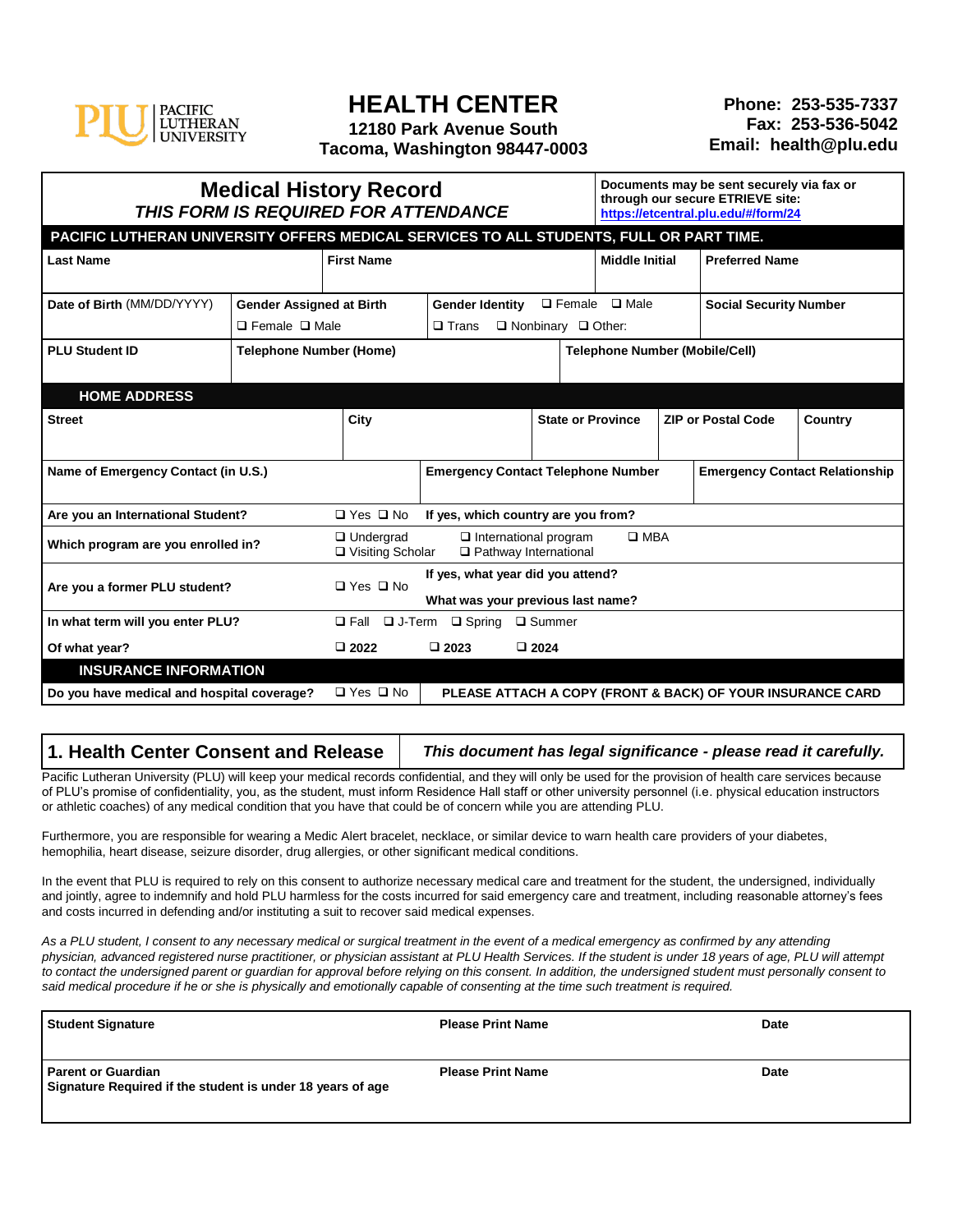| <b>Last Name</b>                                                                                                                                                                                                                                             | <b>Student ID</b>                                                                                                                                                                                                                                                                                                                                                                                                                                                                                                                                                                                                                                                                                                                                                                                                                                                                                                                                                                                                                                                                                                                                                                                                     |                           |                 |                                                                                                                                            |  |  |
|--------------------------------------------------------------------------------------------------------------------------------------------------------------------------------------------------------------------------------------------------------------|-----------------------------------------------------------------------------------------------------------------------------------------------------------------------------------------------------------------------------------------------------------------------------------------------------------------------------------------------------------------------------------------------------------------------------------------------------------------------------------------------------------------------------------------------------------------------------------------------------------------------------------------------------------------------------------------------------------------------------------------------------------------------------------------------------------------------------------------------------------------------------------------------------------------------------------------------------------------------------------------------------------------------------------------------------------------------------------------------------------------------------------------------------------------------------------------------------------------------|---------------------------|-----------------|--------------------------------------------------------------------------------------------------------------------------------------------|--|--|
|                                                                                                                                                                                                                                                              |                                                                                                                                                                                                                                                                                                                                                                                                                                                                                                                                                                                                                                                                                                                                                                                                                                                                                                                                                                                                                                                                                                                                                                                                                       |                           |                 |                                                                                                                                            |  |  |
| 2. Immunization Record                                                                                                                                                                                                                                       | - You may also attach copies of vaccines or lab results as official records.<br>** You will not be permitted to register for classes without proof of 2<br>MMR's and, as of 4-26-21, COVID vaccines or COVID Exemption form.                                                                                                                                                                                                                                                                                                                                                                                                                                                                                                                                                                                                                                                                                                                                                                                                                                                                                                                                                                                          |                           |                 | Exemption forms can be located on our website<br>www.plu.edu/chws/documents<br>under "Health Forms"                                        |  |  |
| ⋗<br>Health Department, and military records.<br>↘<br>Please call the Health Center at 253-535-7337.<br>⋗<br>the immunization requirements.<br>For all other students:<br>↘<br>А.<br>2 <sup>1</sup><br>3.<br>В.<br>$1_{\cdot}$<br>2.<br>3.<br>C.<br>1.<br>2. | Places to look for official immunization documents include your high school, primary care provider's office, parent's official records, your Public<br>If you are unable to locate this information, we are able to offer you immunizations and titer blood draws at the Health Center at a reduced cost.<br>If you were born prior to 1 January 1957, you are considered immune to the MMR due to exposure to these diseases, and you are not subject to<br>Rubeola (Measles) - One of the following must be provided:<br>apart. Persons vaccinated with an inactivated (killed) virus or an unknown vaccine prior to 1968 must be revaccinated.<br>Documented history of measles disease<br>Documented laboratory evidence of immunity to rubeola<br>Mumps - One of the following must be provided:<br>Documentation of immunization after 1967 and after the student's first birthday<br>Documented history of mumps disease<br>Documented laboratory evidence of immunity to mumps<br>Rubella (German Measles) - One of the following must be provided:<br>Documentation of vaccination with a live virus vaccine after 1969 and after the student's first birthday<br>Laboratory evidence of immunity to rubella |                           |                 | Documentation of two immunizations with live attenuated virus vaccine after the student's first birthday and administered at least 30 days |  |  |
| <b>REQUIRED IMMUNIZATIONS FOR ALL STUDENTS:</b><br>Date of 1st Vaccine<br>Date of 1st Vaccine<br>Measles, Mumps, and<br><b>Measles</b><br>Rubella (MMR)<br>Date of 2nd Vaccine<br>Date of 2nd Vaccine                                                        |                                                                                                                                                                                                                                                                                                                                                                                                                                                                                                                                                                                                                                                                                                                                                                                                                                                                                                                                                                                                                                                                                                                                                                                                                       |                           |                 |                                                                                                                                            |  |  |
| <b>OR</b>                                                                                                                                                                                                                                                    | $\Box$ Positive $\Box$ Negative                                                                                                                                                                                                                                                                                                                                                                                                                                                                                                                                                                                                                                                                                                                                                                                                                                                                                                                                                                                                                                                                                                                                                                                       | <b>OR</b><br><b>Mumps</b> | Date of Vaccine |                                                                                                                                            |  |  |
| .                                                                                                                                                                                                                                                            | $\sim$ $\sim$                                                                                                                                                                                                                                                                                                                                                                                                                                                                                                                                                                                                                                                                                                                                                                                                                                                                                                                                                                                                                                                                                                                                                                                                         |                           |                 | $-1$ $-1$                                                                                                                                  |  |  |

| <b>OR</b>                                  |                                                         | $\square$ Positive          | $\Box$ Negative                            |                                                  | <b>Mumps</b>               |                            |                      |  |
|--------------------------------------------|---------------------------------------------------------|-----------------------------|--------------------------------------------|--------------------------------------------------|----------------------------|----------------------------|----------------------|--|
| <b>MMR Titer results</b>                   |                                                         | Date of Titer:              |                                            |                                                  | Rubella                    | Date of Vaccine            |                      |  |
| COVID-19                                   | Date / Name of 1st Vaccine                              |                             |                                            |                                                  | Date / Name of 2nd Vaccine |                            |                      |  |
|                                            |                                                         |                             |                                            |                                                  |                            |                            |                      |  |
|                                            | <b>Signature of Healthcare Provider</b><br>$\square$ MA |                             | $\square$ DO                               | $\Box$ LPN<br>$\Box$ RN $\Box$ NP/ARNP $\Box$ MD |                            | <b>Telephone Number</b>    | Date                 |  |
|                                            |                                                         |                             | RECOMMENDED IMMUNIZATIONS FOR ALL STUDENTS |                                                  |                            |                            |                      |  |
| <b>Tetanus</b>                             |                                                         | $\Box$ Td                   |                                            | <b>Hepatitis B1</b>                              |                            | <b>Hepatitis B 2</b>       | <b>Hepatitis B 3</b> |  |
| Date of Last Vaccine                       |                                                         |                             |                                            | Date of 1st Vaccine                              |                            | Date of 2nd Vaccine        | Date of 3rd Vaccine  |  |
|                                            |                                                         | $\Box$ TdAP                 |                                            |                                                  |                            |                            |                      |  |
| <b>Hepatitis A1</b>                        |                                                         | <b>Hepatitis A 2</b>        |                                            | HPV <sub>1</sub>                                 |                            | HPV <sub>2</sub>           | <b>HPV</b>           |  |
| Date of 2nd Vaccine<br>Date of 1st Vaccine |                                                         |                             | Date of 1st Vaccine                        |                                                  | Date of 2nd Vaccine        | Date of 3rd Vaccine        |                      |  |
|                                            |                                                         |                             |                                            |                                                  |                            |                            |                      |  |
| <b>Adult Polio (OPV/IPV)</b>               |                                                         | Varicella (Chickenpox)      |                                            |                                                  |                            | <b>Meningococcal (MCV)</b> | <b>MENB</b>          |  |
| Date of Vaccine<br>Date of 1st Vaccine     |                                                         |                             | Date of 2nd Vaccine                        |                                                  | Date of 1st Vaccine        | Date of 1st Vaccine        |                      |  |
|                                            |                                                         |                             |                                            |                                                  |                            |                            |                      |  |
|                                            |                                                         | $\Box$ Disease $\Box$ Titer |                                            |                                                  |                            | Date of 2nd Vaccine        | Date of 2nd Vaccine  |  |
|                                            |                                                         |                             |                                            |                                                  |                            |                            |                      |  |
| Date / Name of 1st Booster<br>COVID-19     |                                                         |                             |                                            |                                                  | Date / Name of 2nd Booster |                            |                      |  |
| <b>Booster</b>                             |                                                         |                             |                                            |                                                  |                            |                            |                      |  |
|                                            |                                                         |                             |                                            |                                                  |                            |                            |                      |  |